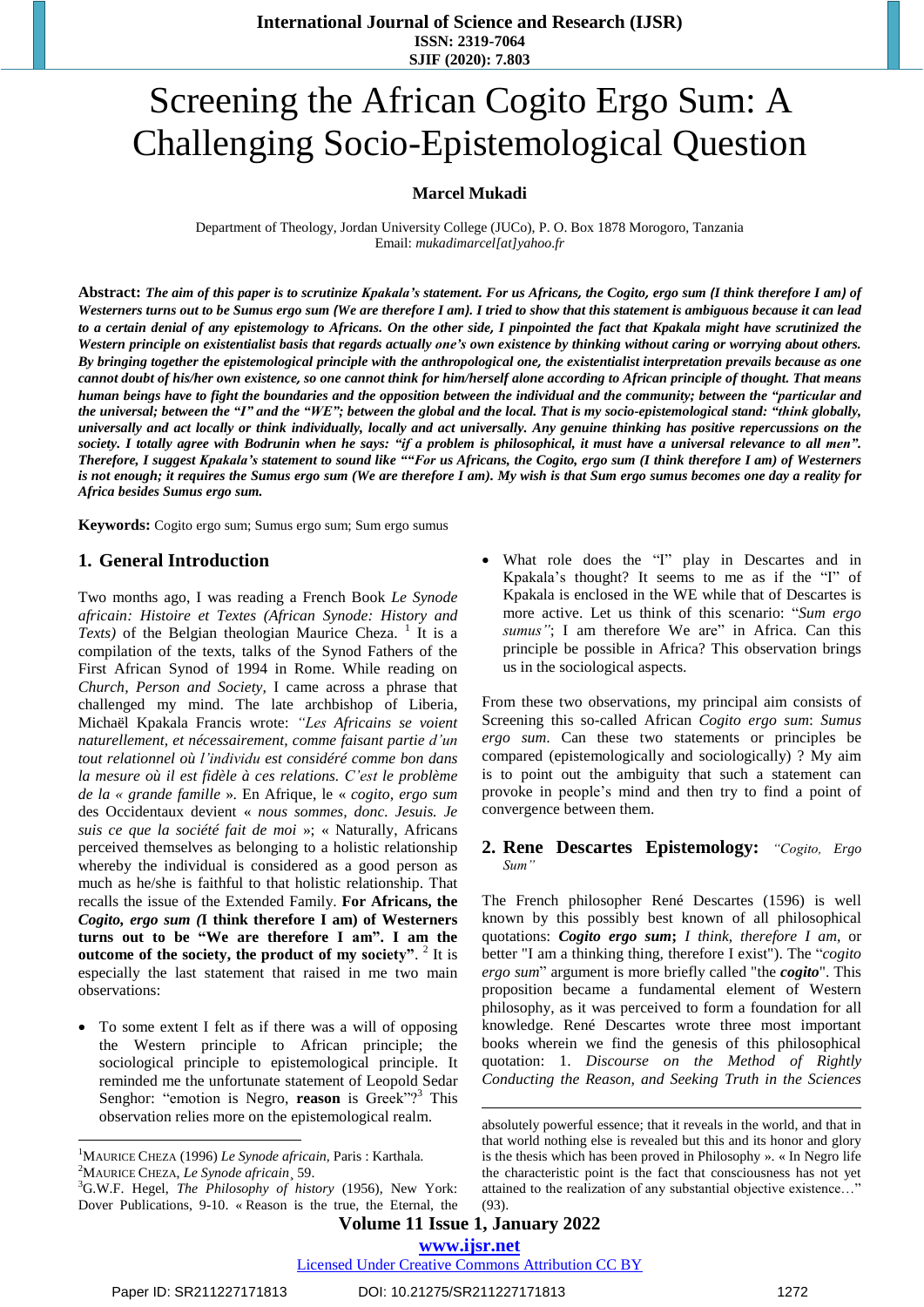(1637). <sup>4</sup> 2. *Meditations on First Philosophy (*1641). <sup>5</sup> 3. *Principles of Philosophy* (1644).

#### **2.1 Philosophical Meaning of** *cogito ergo sum*

At the beginning of the second meditation, having reached what he considers to be the ultimate level of doubt (the meta-cognitive doubt) — his argument for the existence of a deceiving god — Descartes examines his beliefs to see if any have survived this doubt. In his belief in his own existence, he finds that it is impossible to doubt that he exists. Even if there were a deceiving god (or an evil demon), one's belief in their own existence would be secure, for there is no way one could be deceived unless one existed in order to be deceived. The true meaning of *Cogito ergo sum* is that thinking about one's existence proves—in and of itself—that an "I" exists to do the thinking; or, as Descartes explains, "We cannot doubt of our existence while we doubt …. " I am a thinking being! He attempted to prove his existence as a thinking being, by thinking.  $6^{\circ}$ 

So, this proposition is sometimes given as *dubito, ergo cogito, ergo sum—res cogitans*"; "Since I doubt, I think; since I think, I exist" as a thinking thing. It extends the *cogito* with Descartes' statement in the subsequent Meditation, "*Ego sum res cogitans, id est dubitans, affirmans, negans, pauca intelligens, multa ignorans, volens, nolens, imaginans etiam et sentiens* …" "I am a thinking (conscious) thing, that is, a being who doubts, affirms, denies, knows a few objects, and is ignorant of many…"<sup>7</sup>

#### **2.2 Critical summary on** *Cogito ergo sum*

In reading Descartes and especially in the light of today's topic, one has to underline four important notes. **First**, Descartes claims only the certainty of *his own* existence from the first-person point of view — he has not proved the existence of other minds at this point. On the existential level, this statement differs much with the African way of thinking *Sumus ergo sum*. **Second**, he does not say that his existence is necessary; he says that *if he thinks*, then necessarily he exists. **Third**, this argument is said to be a methodic doubt (for the sake of knowing more) thoroughly different from the doubt of the skeptics (for the sake of doubting without any aim). **Fourth**, this proposition "I am, I exist" is held true not based on a deduction (as mentioned above) or on empirical induction but on the clarity and self-

6 *Second Meditation*

7 *Second Meditation*

 $\overline{a}$ 

evidence of the proposition. Descartes does not use this first certainty, **the** *cogito***, as a foundation upon which to build further knowledge**; rather, it is **the firm ground upon which he can stand as he works to restore his beliefs**. As he puts it: "Archimedes used to demand just one firm and immovable point in order to shift the entire earth; so I too can hope for great things if I manage to find just one thing, however slight, that is certain and unshakable. (AT VII 24; CSM II 16). <sup>8</sup> Thinking can move the world!

# **3. African Existential Argument by Archbishop Michael Kpakala Francis<sup>9</sup>**

#### **3.1 Origin of** *Sumus ergo sum*

As I previously said, Archbishop Kpakala made this declaration at the First African Synode in Rome in 1994: For Africans, the Western saying "*Cogito ergo sum*" turns out to be "*We are therefore I am*". This statement expresses in short, the innermost African thought. So, Archbishop Kpakala is just repeating and sharing an African existentialist reality. The well-known Kenyan Scholar John Mbiti highlights the same principle in his writings. For instance, in *African Religions and Philosophy*, we read: "Only in terms of other people does the individual become conscious of his own being, his own duties, his privileges and responsibilities towards himself and towards others. The individual can only say: "*I am, because we are, and since we are, therefore I am***".** *In Introduction to African Religionand Philosophy* he strongly concludes: "This is a cardinal point in the understanding of the African view of human being.<sup>10</sup>

Though the emphasis of Mbiti relied on the interdependence of existence between the individual and the community; still the community exercised more power on the individual. That means the individual does not exist alone but always within the community and this leads Africans to declare: "*I*

**.** 

Licensed Under Creative Commons Attribution CC BY

<sup>4</sup> 3§ « After this I conceived generally what in a proposition is requisite in order to be true and certain; for since I had just discovered one which I knew to be such, I thought that I ought also to know in what this certainty consisted. And having remarked that there was nothing at all in the statement "*I think, therefore I am"*  which assures me of having thereby made a true assertion, excepting that I see very clearly that to think it is necessary to be, I came to the conclusion that I might assume, as a general rule, that the things which we conceive very clearly and distinctly are all true – remembering, however, that there is some difficulty in ascertaining which are those that we distinctly conceive".

<sup>5</sup>*Meditations on First Philosophy,* Second Meditation: What then am I? A thing that thinks. What is that? A thing that doubts, understands, affirms, denies, is willing, is unwilling, and also imagines and has sensory perceptions.

<sup>8</sup> http://www.psychologytoday.com/blog/the-intelligentdivorce/201203/stop-being-anxious-about-beinganxious/comments.

<sup>&</sup>lt;sup>9</sup>The late Archbishop Kpakala was a very active Catholic Archbishop of Monrovia in Liberia. He was a very outspoken man and the voice of the voiceless in Liberia during the time of Charles Taylor's dictatorship. "He knew his prophetic role in his country and that it was necessary for him to continue to exercise his role of being the voice of the voiceless",<sup>9</sup> so that everywhere in Liberia the human dignity of every individual be acknowledged, and that people always be at the centre of all government programmes (EA 70-71).<sup>9</sup> He exercised his mission regardless terror and dangers he faced from the government of that time; because he believed strongly in that faith should take flesh in Africa through the inculturation process. So he was one of the prominent Synod Fathers during the First African Synod of 1994 held in Rome. His voice can be heard in this challenging statement which inquires Africa to inculturate the Gospel in our cultures: "In Africa, the need to apply the Gospel to concrete life is felt strongly. How could one proclaim Christ on that immense Continent while forgetting that it is one of the world's poorest regions? How could one fail to take into account the anguished history of a land where many nations are still in the grip of famine, war, racial and tribal tensions, political instability and the violation of human rights? This is all a challenge to evangelization".<sup>9</sup>

<sup>10</sup>JOHN MBITI, *African Religions and Philosophy*, 106.

**www.ijsr.net**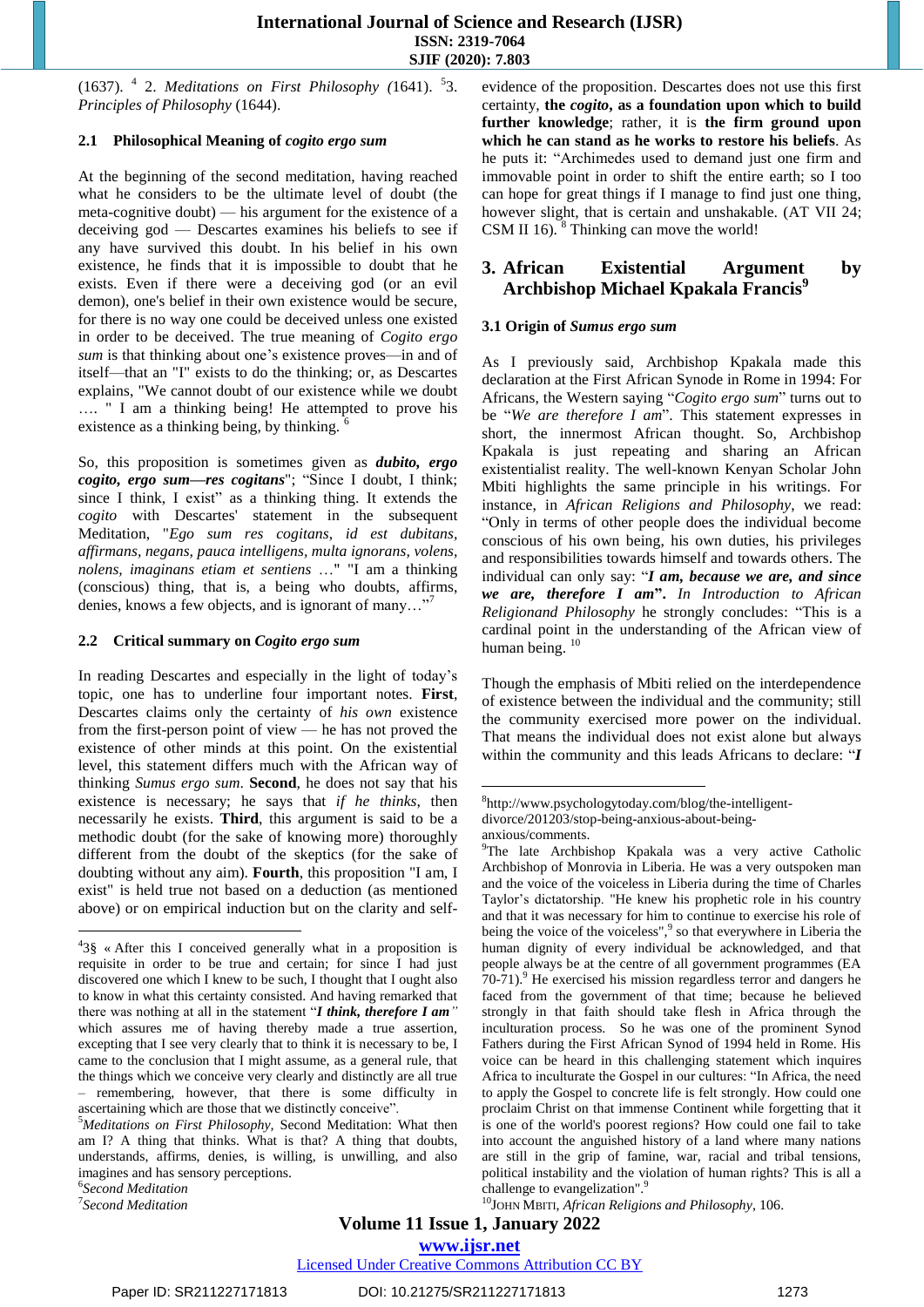*am, because we are, and since we are, therefore I am"***.** The African "I" stands therefore on the roots of the community life or the family life. For instance, the individual does not get married; it is rather the family, the clan… Whenever one talks of marriage, it must always be in relation of the family and the clan. Mbiti is right when he notes that "the idea of the individual in relation to marriage and family is deeply rooted in his African way of thinking".<sup>11</sup>

#### **3.2 Explanation of** *Sumus ergo sum*

By their very nature, Africans are 'being with'. That means, they are being taught from their very youth through sayings and proverbs that any human being is powerless without the community and communion. There exist popular proverbs in the mouths of Africans such as *Mtu ni Watu*, "Man isMen"; *Kidole kimoja hakivunji chawa*, which means "one finger does not pick out a louse. " These sayings emphasize the togetherness dimension and underscore the fact that the family is the first place of education and human formation. There is no individual life, and life outside the community means nothingness. There is no longer life in him/her because to live is to 'be with'.  $12$  And to be with is to be in harmony with the community-communion. Once the 'being with' is broken, the member loses his/her integrity and lacks energy and vital force. Here, the famous formula of Saint Cyprian can be literally applied: "*Extra communautatem*, *nulla salus et nulla vita*"; "out of the community, there is no salvation, no life". A person outside the community will die like the fish dies out of water. To be is always to be with the community and never otherwise.

#### **3.3 Critical summary on** *Sumus ergo sum*

Three important remarks are to be made here.

**First**, the African principle is not epistemological rather anthropological and existential. It relies on togetherness, on belonging and being with. African solidarity goes against the Western individualism and relativism. The argument of solidarity considers the world as a network whereby we are connected to one another. On this field, Africa has a lot to share with the rest of the world. In this globalized world, we are all connected. What unites us is our common humanity. I don't want to oversimplify things, says Archbishop Tutu-but the suffering of a mother who has lost her child is not dependent on her nationality, ethnicity or religion. White, black, rich, poor, Christian, Muslim or Jew-pain is pain-joy is joy. In Southern Africa we have a concept called Ubuntuwhich means that you cannot exist as a human being in isolation. You cannot be human all by yourself. We think of ourselves far too frequently as just individuals, separated from one another, whereas what you do, what I do, affects the whole world. Taking that a step further, when you do good, it spreads that goodness; it is for the whole of humanity. When you suffer or cause suffering, humanity is diminished as a result". Africa has to offer this universal value to the entire world which has become a globalized village.<sup>13</sup>

**Second**, this principle of togetherness reminds us the danger when it comes to apply it in the African Society. It reminds us another well-known African saying: "*Damu ni nzito kuliko maji*"; "Blood is thicker than Water". Once one is in a leading position, we should watch out, he/she might bring the whole village without being uncomfortable, he/she wants to be surrounded only by his/her relatives, from people of his/her own clan; from people from his/her own tribe though they are not qualified. For him or her, there is nothing wrong. It is the consequence of "Unless we are, I cannot be". The African solidarity, understood in the sense of *Damu ni nzito kuliko maji*, has become a disastrous cancer for Africa and we are called to open widely our eyes because it can destroy our Institutions.

**Third**, in this principle, the role of the "I" seems to be undermined; the "I" appears only and always in the shadow of the WE. It is precisely on this matter that the principle *Sum ergo sumus* derived from the original African principle of *Sumus ergo sum* challenges us: Is *Sum ergo sumus* possible in Africa?

# **4. Hermeunetics of the African Statement in Relation to Western Argument**

#### **4.1 First Hypothesis: Opposition between the two statements (Denying to Africans the epistemological principle?)**

How to understand and interpret the African statement of Archbishop Kpakala? Without any doubt Kpakala was a great communicator and he knew probably how to cope with the level of audience before him. A good communicator takes intoaccount the uniqueness of his listeners: young people or adults; intellectuals or less educated people; lay Christians or clerics. He knew that his audience was composed globally of clerics who had a sufficient background of History of Philosophy. So, when he cited *Cogito ergo* sum, surely all the participants understood what it was about and it might have brought many questions in their mind: Why does Kpakala compare an epistemological principle with a sociological principle? Does he want to say Africans have no epistemological principle rather an anthropological one? Is it the intention of Kpakala of refuting the *Cogito ergo sum* by substituting it with *Sumus ergo sum*? It becomes even much confusing when one, after reading Kpakala's statement, asks: "what makes someone to exist? We might say for Descartes, according to Kpakala, it is the "I" thinking; whereas for Kpakala, it is the "WE" of togetherness or being with. In order to avoid ambiguities, I think, Kpakala could have been more logical by underscoring his anthropological argument using existentialist philosophers such as Martin Buber (I – Thou theory of subjectivity); Gabriel Marcel; John-Paul Sartre; Emmanuel Mounier; Emmanuel Levinas, than using the epistemologist Descartes. At this point, Kpakala can be

**www.ijsr.net**

 $\overline{a}$ 

l <sup>11</sup>JOHN MBITI, *Introduction to African Religion,* 115.

<sup>12</sup>P. Van PELT (1977), *Bantu Customs in Mainland Tanzania*, Tabora: TMP, 13-15.

<sup>13</sup>D. TUTU, *Ubunt[uhttp://www.ubuntuparty.org.za/2012/09/bishop](http://www.ubuntuparty.org.za/2012/09/bishop-desmond-tutu-on-ubuntu.html)[desmond-tutu-on-ubuntu.html:](http://www.ubuntuparty.org.za/2012/09/bishop-desmond-tutu-on-ubuntu.html)* consulted on 8th September 2020 at 14:21.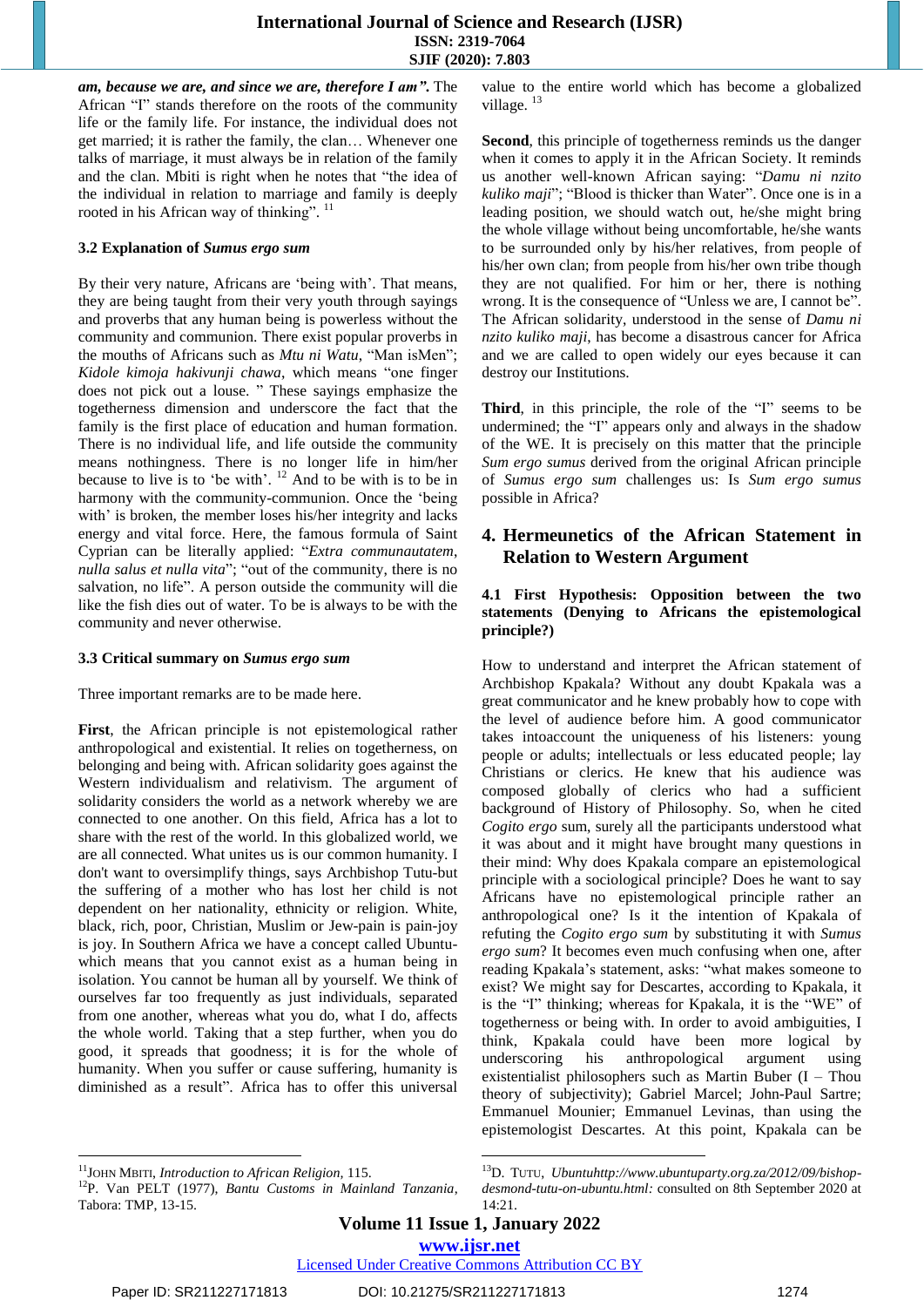## **International Journal of Science and Research (IJSR) ISSN: 2319-7064 SJIF (2020): 7.803**

accused of denying any epistemology to Africans. It is as if he is building up a philosophy of substitution by saying that Africans are more anthropological than epistemological which actually is wrong.

This hypothesis cannot be vindicated since we consider a human being as a thinking animal. The question is not so much about being thinking conscious but on how do we know? How do Africans know? Since epistemology questions what knowledge is, how it can be acquired, and the extent to which it can be acquired, one has to know that it always takes the color of the thinker's context. That is why we can even talk of African Epistemologies or the African modes of thinking. According to Senghor, knowledge is a creative engagement of the subject with the object, an engagement by confrontation and intuition. To know anything, one must touch it, penetrate it from the inside – so to speak – and finger it". To know anything, one must do more than investigate it with the help of statistics and graphs; one must live it.  $"$ <sup>14</sup>

On the other hand, Oladipo criticized this view of Senghor. He saw Africans as being "intuitive". Thus, succumbing to the European stereotypical view of Africans as "different", "a species apart", and "inferior" (because they do not analyze). <sup>15</sup> Here, it seems to me that Oladipo misses the connection of Senghor's concept with the publication in 1889 of Bergson's *Time and Free Will* – The Revolution of 1889 as Senghor called it – which criticized the blindness of (European) analytical reason to *la durée réelle*, to *Real Time* as we experience it which he called duration, and which he claimed is grasped only by intuition. Descartes in this regard underscores: "Whatever I know, I know intuitively that I am". Let me borrow this beautiful expression of Robert Schreiter: "*glocalisation*", <sup>16</sup> meaning, "to think always globally in order to act with success locally and to think always locally in order to act universally". Knowledge cannot be enclosed like a fish in a bottle.

### **4.2 Second Hypothesis: No opposition (on existentialist ground)**

What did Archbishop intend really to say by affirming: "For Africans, the Western *Cogito ergo sum* becomes *Sumus ergo sum*?" Since in the first hypothesis, there was a kind of hard opposition between the two statements, in the second, we ought to think otherwise. For Kpakala, he might have read the *Cogito ergo sum* of Descartes with existentialist mind because Descartes emphasizes only the certainty of his own existence and does not think about others; whereas he underlines the welfare of the community. For Kpakala, the one who can think, candoubt, can affirm, can deny, can know, and can be ignorant; he/she is also a being with others. One cannot just be pleased of his/her own existence without caring for other minds. The fundamental question in Africa is "When can an individual say I am or I exist?" What makes one to say I am or I exist? It is only when he/she is in harmony with the community that he/she is a thinking being. Archbishop Kpakala seems to underline this sense of belonging, hence the "I" has meaning exclusively in this wholeness: **"We are because I am, since I am, therefore We are".** In this light, the intention of Kpakala seems not to oppose the West to Africa or Africa to the West; rather to focus on the existential part of the statement since on existentialist level Descartes does not bother of the existence of others if not of his own existence because he thinks.

#### **4.3 The "I" of Descartes in the "WE" of Archbishop Kpakala**

First of all, I would like to make clear here that I have no intention at all to try to answer a chicken-and-egg question. The statement "*Sumus ergo sum*"; *We are therefore I am"* is an evidence and that is the leitmotiv of our anthropological philosophy. Is *Sum ergo sumus* possible in Africa? It is a process to be realized surely and slowly.

We admire the principle of togetherness in Africa as we pointed out previously, but still there is a serious need of giving more space to the African "I" amidst the community. The "I" in the community should not be like an unknown sheep in the flock but should be more active than passive. Space should be created in order to educate Africans to the "I" of self-esteem. The togetherness principle should not be the reason to overshadow the thinking "I". There is a huge difference between Freedom from the Community to Freedom for the community; freedom from being with the community to freedom for the community. It is not enough to say I am; I exist because I can be or I can exist in the community like an inanimate rock. One can exist in the community like a sheep, like a lamb, like any animal; like a tree or like any other creature without being with and for the community. It is only by being a thinking "I" at the service of the community that one can say 'I am or I exist". The "I" as a thinking being can be the driving force of the community development. The "I" should be an active electron in the community and for the community. Africa has to get rid of this principle "Being in" without "being for"; "Being with" without "being for" the community.

There is a compulsory assignment for the world to come to a clear demarcation between an individual and individualism; between a community and communism, or between solidarity and solidarism. Africa needs to wake up from its slumbers of overshadowing the individual-thinking "I". **"The individual does not just exist alone; he exists because others exist. He must, therefore, play his full role in that interdependence of existence. " <sup>17</sup>**The hidden African 'I" should show that he/she is a thinking-conscious being. He can prove his existenceby realizing that he is a

**Volume 11 Issue 1, January 2022**

**.** 

Licensed Under Creative Commons Attribution CC BY

 $\overline{\phantom{a}}$ 

<sup>14</sup>H. D. KREILKAMP, *Must Western ways of Thinking be Foreign to Africa*, in *Sauti ya Mwokozi*, No 7 (May 1997) 72-75.

<sup>15</sup>O. OLADIPO, *Reason, Identity, and the African Quest*… No 3 (1995), 26-36.

<sup>&</sup>lt;sup>16</sup>R. ROBERTSON, cité par R. SCHREITER, The New Catholicity. *Theology between the Global and the Local,* Maryknoll, New York, 1997, p. ix. This term « glocalisation » was used, for the first time by ROLAND ROBERTSON, *Glocalisation: Time-Space and Homogeneity-Heterogeneity*, in *Global Modernities*, Scott Lash and Roland Robertson (eds.), London, 1995. Pour Robertson, according to Schreiter, glocalisation shows the encounter between global and local. He underlines the dialogue between the two: Global and Local. As he notes: « Intercultural encounter on whatever scale is frequently conflictual and calls for dialogue and mutuality », 12.

<sup>17</sup>JOHN MBITI, *Introduction to African Religion*, 115.

**www.ijsr.net**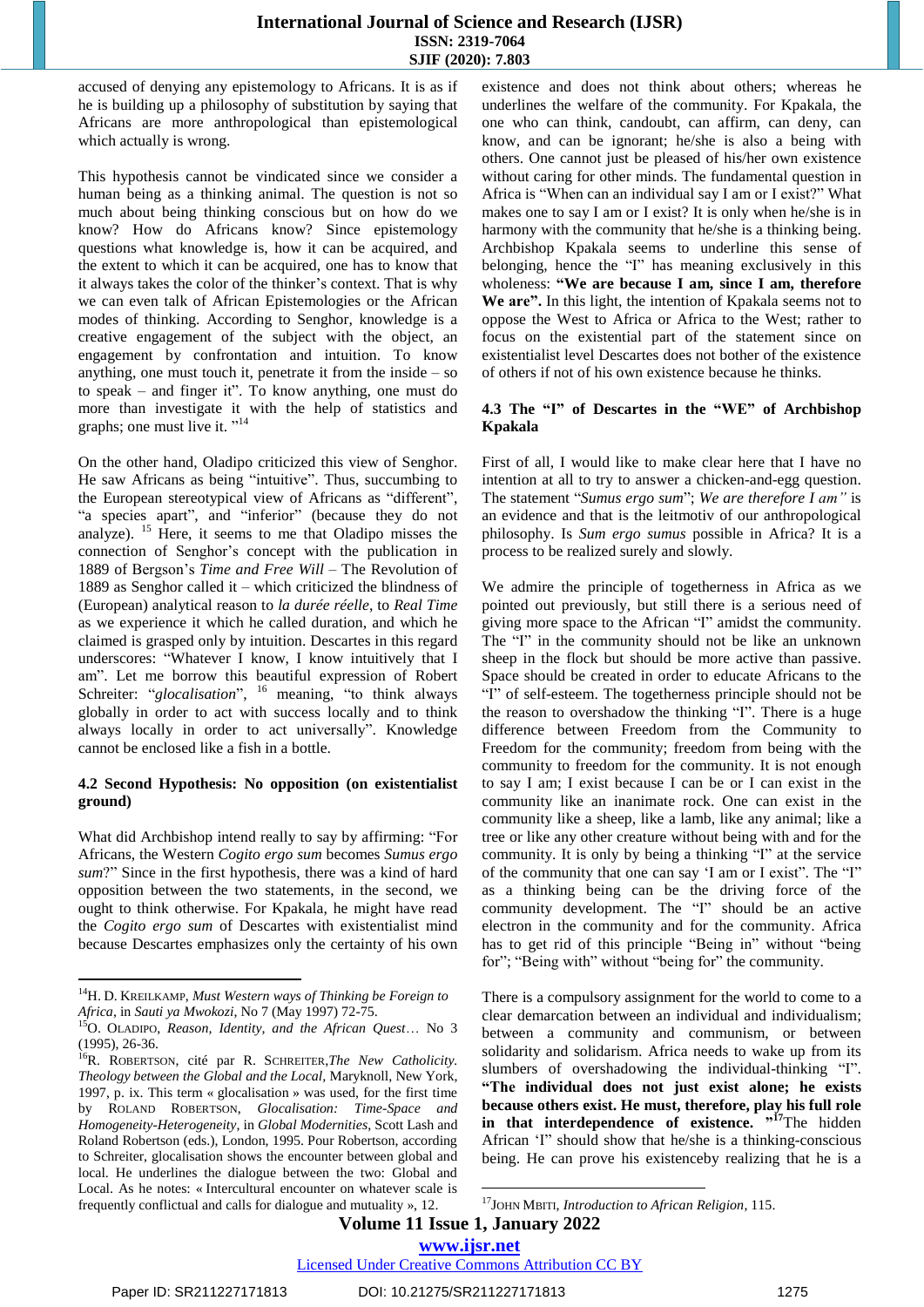living-thinking-being. The fact that he lives and thinks must be vindicated by thinking for the welfare of the community under whose umbrella his identity is unveiled.

# **5. Conclusion**

The aim of this paper is to scrutinize Kpakala's statement. For us Africans, the *Cogito, ergo sum (*I think therefore I am) of Westerners turns out to be *Sumus ergo sum (*We are therefore I am). I tried to show that this statement is ambiguous because it can lead to a certain denial of any epistemology to Africans. On the other side, I pinpointed the fact that Kpakala might have scrutinized the Western principle on existentialist basis that regards actually one's own existence by thinking without caring or worrying about others. By bringing together the epistemological principle with the anthropological one, the existentialist interpretation prevails because as one cannot doubt of his/her own existence, so one cannot think for him/herself alone according to African principle of thought. As Shuttes states it about Senghor: Senghor, one of the principal developers of the concept of Negritude, had a deep appreciation of European culture, but he strove to defend and develop African culture and other cultures as well. However, Senghor 's main criticism of European culture was directed to its materialism and individualism, whether Marxist or Capitalist, which in his judgment makes a true understanding of persons and society. So does Archbishop Kpakala too.

Moreover, I do believe in the values of what Senghor calls the "civilization of the universal"; which refers to a symbiosis of cultures and civilizations. As Wiredu states it: "The intellectual history of mankind is a series of mutual borrowing and adaptations among races, nations, tribes and even smaller sub-groups", and "the work of a philosopher is part of a given tradition if and only if it is either produced within the context of that tradition or taken up and used it.  $18$ Any epistemology which is not rooted in one's way or tradition of life alienates that same society. On this point, Robert Schreiter's concept is of great importance: "*glocalisation*": the encounter of the global and the local. Using Schreiter own words: « *Intercultural encounter on whatever scale is frequently conflictual; calls for dialogue and mutuality often express more than reality* ». <sup>19</sup> *The local situation may indeed feel itself overwhelmed by the global, and sometimes that feeling is also fact. But local situations are not powerless either. They work out all kinds of arrangements, from syncretic borrowing to living in subaltern or dual systems*. <sup>20</sup> That means human beings have to fight the boundaries and the opposition between the individual and the community; between the "particular and the universal; between the "I" and the "WE"; between the Global and the local. That is my socio-epistemological stand: "think globally, universally and act locally or think

individually, locally and act universally. Any genuine thinking has positive repercussions on the society. I totally agree with Bodrunin when he says: "if a problem is philosophical, it must have a universal relevance to all men". <sup>1</sup> Therefore, I suggest Kpakala's statement to sound like ""For us Africans, the *Cogito, ergo sum (*I think therefore I am) of Westerners is not enough; it requires the *Sumus ergo sum (*We are therefore I am). My wish is that *Sum ergo sumus* becomes one day a reality for Africa besides *Sumus ergo sum*.

# **References**

## **Books & Articles**

- [1] BODRUNIN P., *The Question of African Philosophy* in *Philosophy, (Journal of the royal Institute of Philosophy), (1981)* No 56, 161 – 179.
- [2] DESCARTES, RENÉ (1644). *Specimina [philosophiae](http://books.google.com/books?id=xSo_AAAAcAAJ&pg=PA30)*.
- [3] DESCARTES, RENÉ (1986). *D[ISCOURSE](http://books.google.com/books?id=r7F27Ra9ecoC&pg=PA65) ON METHOD AND M[EDITATIONS](http://books.google.com/books?id=r7F27Ra9ecoC&pg=PA65) ON FIRST PHILOSOPHY*. TRANSLATED BY DONALD A. CRESS.
- [4] DESCARTES, RENÉ (1984). *[Meditations](http://books.google.com/books?id=t4r9iLV2ZXYC&pg=PA29) on first [philosophy](http://books.google.com/books?id=t4r9iLV2ZXYC&pg=PA29)*. Translated by Elizabeth S. Haldane. And G. R. T. Roses, Cambridge: Cambridge University Press.
- [5] DESCARTES, RENÉ (1996). *[Meditations](http://books.google.com/books?id=t4r9iLV2ZXYC&pg=PA29) on first [philosophy](http://books.google.com/books?id=t4r9iLV2ZXYC&pg=PA29) with Selections from the Objections and Replies*. Edited by John Cottingham. Cambridge: Cambridge University Press.
- [6] DESCARTES, RENÉ (1644). *Principia [Philosophiae](http://books.google.com/books?id=lHpbAAAAQAAJ)*.
- [7] HEGEL, G. W. F. (1956) *The Philosophy of History, New York: Dover Publications, INC,* 1-102.
- [8] Encyclopedia Britannica, INC (1952). *Rules for the Direction of the Mind; Discourse on the Method,*  Chicago: William Benton Publisher.
- [9] KREILKAMP, H. D., *Must Western ways of Thinking be Foreign to Africa*, in *Sauti ya Mwokozi*, No 7 (May 1997) 72-75.
- [10] MBITI, JOHN (1989), *African Religions and Philosophy*, New Hampshire: Heinemann.
- [11] MBITI, JOHN (1991), *Introduction to African Religion,*  Nairobi: East African Educational Publishers Ltd.
- [12] O'COLLINS GERALD, *Fundamental Theology*
- [13] OLADIPO, O., *REASON, IDENTIFY, AND THE AFRICAN QUEST*: … NO.3 (1995), 36.
- [14] Ratzinger, Joseph (2006). *Christianity and the Crisis of Cultures,* San Francisco: Ignatius Press.
- [15] Senghor L. S., *Negritude and African Socialism* in *St. Anthony's Papers, (oxford), 15.*
- [16] Senghor L. S., *On African Socialism*, as cited by Shute A., *Philosophy for Africa (1994), Capetown: University of Capetown Press, 6-7.*
- [17] *Senghor's Prose and Poetry as cited by* OLADIPO, O., *REASON, IDENTIFY, AND THE AFRICAN QUEST*: THE PROBLEMS OF SELF-DEFINITION IN AFRICAN PHILOSOPHY IN AFRICA TODAY, *42,* NO.3 (1995), 36.
- [18] R. SCHREITER, *The New Catholicity. Theology between the Global and the Local* (1997), New York: Maryknoll.

**Volume 11 Issue 1, January 2022**

#### **www.ijsr.net**

 $\overline{a}$ 

Licensed Under Creative Commons Attribution CC BY

 $\overline{a}$ 

<sup>18</sup>P. BODRUNIN, *The Question of African Philosophy* in*Philosophy, (Journal of the royal Institute of Philosophy), (1981)* No 56, 161 – 179.

<sup>19</sup>R. SCHREITER,*The New Catholicity. Theology between the Global and the Local,* 12.

<sup>20</sup>R. SCHREITER,*The New Catholicity. Theology between the Global and the Local,* 12.

<sup>21</sup>P. BODRUNIN, *The Question of African Philosophy* in*Philosophy, (Journal of the royal Institute of Philosophy), (1981)* No 56, 161 – 179.